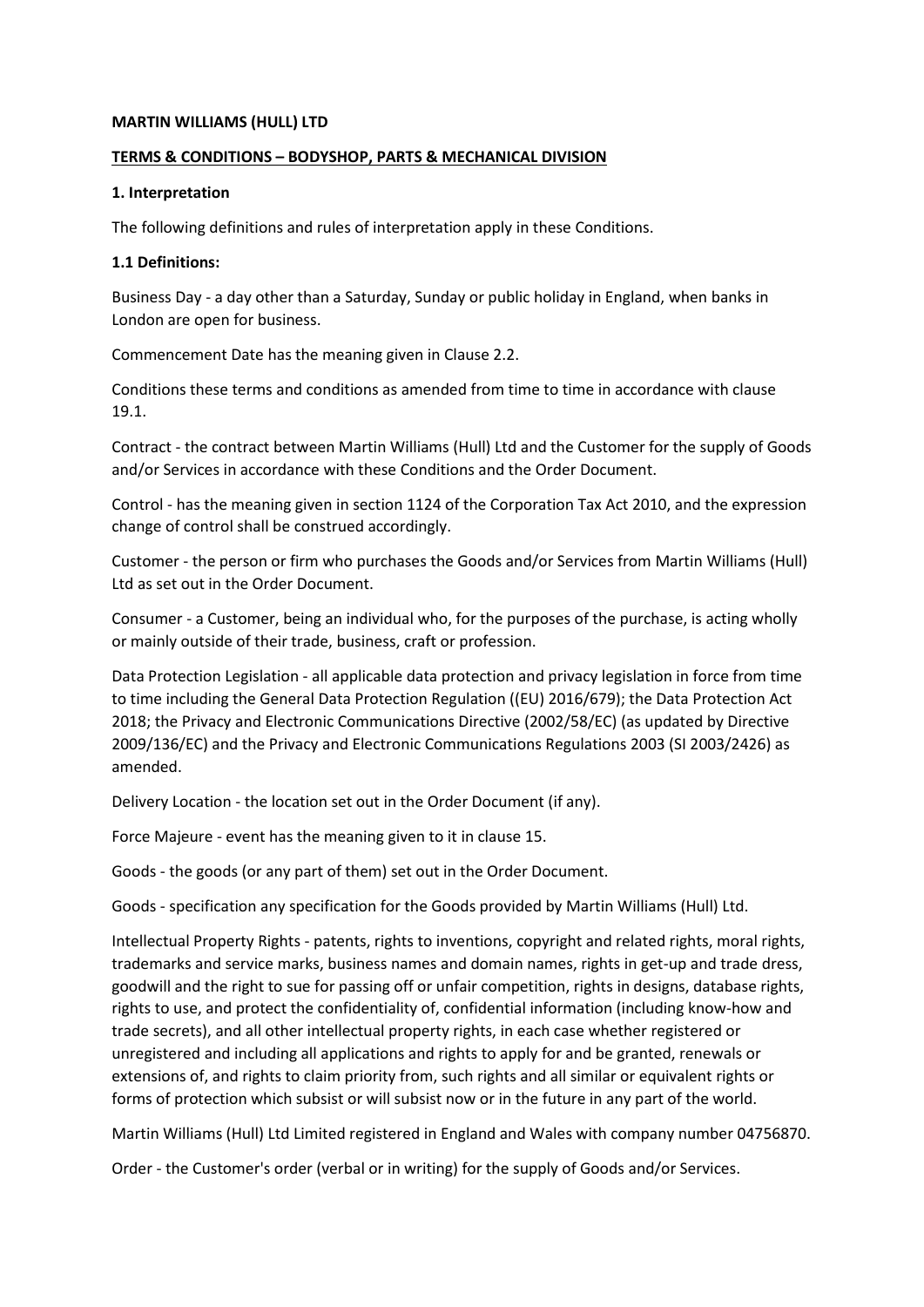Order Document - the estimate, quotation or order confirmation provided by Martin Williams (Hull) Ltd to the Customer.

Price - the price for the Goods and/or Services as set out in the Order Document.

Services - the services, supplied by Martin Williams (Hull) Ltd to the Customer, including repairs, paint spraying, livery applications, body work finishing and any other work as set out in the Service Specification.

Service Specification - any description or specification for the Services provided by Martin Williams (Hull) Ltd to the Customer (if applicable)

1.2 A person includes a natural person, corporate or unincorporated body (whether or not having separate legal personality).

1.3 A reference to a party includes its personal representatives, successors and permitted assigns.

1.4 A reference to a statute or statutory provision is a reference to it as amended or re-enacted. A reference to a statute or statutory provision includes all subordinate legislation made under that statute or statutory provision.

1.5 Any words following the terms including, include, in particular, for example or any similar expression shall be construed as illustrative and shall not limit the sense of the words, description, definition, phrase or term preceding those terms.

1.6 A reference to writing or written includes email.

### **2.Basis of contract**

2.1 The Order constitutes an offer by the Customer to purchase Goods and/or Services in accordance with these Conditions.

2.2 The Order shall only be deemed to be accepted when Martin Williams (Hull) Ltd commences the provision of the Goods and / or Services requested by the Customer, or Martin Williams (Hull) Ltd issues acceptance of the Order (as applicable) at which point and on which date the Contract shall come into existence (Commencement Date).

2.3 These Conditions apply to the Contract to the exclusion of any other terms that the Customer seeks to impose or incorporate, or which are implied by trade, custom, practice or course of dealing.

2.4 Any quotation given by Martin Williams (Hull) Ltd shall not constitute an offer, and is only valid for a period of 30 days from its date of issue and may be withdrawn by Martin Williams (Hull) Ltd at any time.

2.5 All of these Conditions shall apply to the supply of both Goods and Services except where application to one or the other is specified.

# **3. Authority to Drive**

In connection with the supply of a vehicle or an inspection or testing or the preparation of any estimate in connection therewith, Martin Williams (Hull) Ltd shall be entitled to drive the vehicle on the road or elsewhere as it shall deem necessary. These provisions shall apply also to any vehicle offered by the Customer in part-exchange.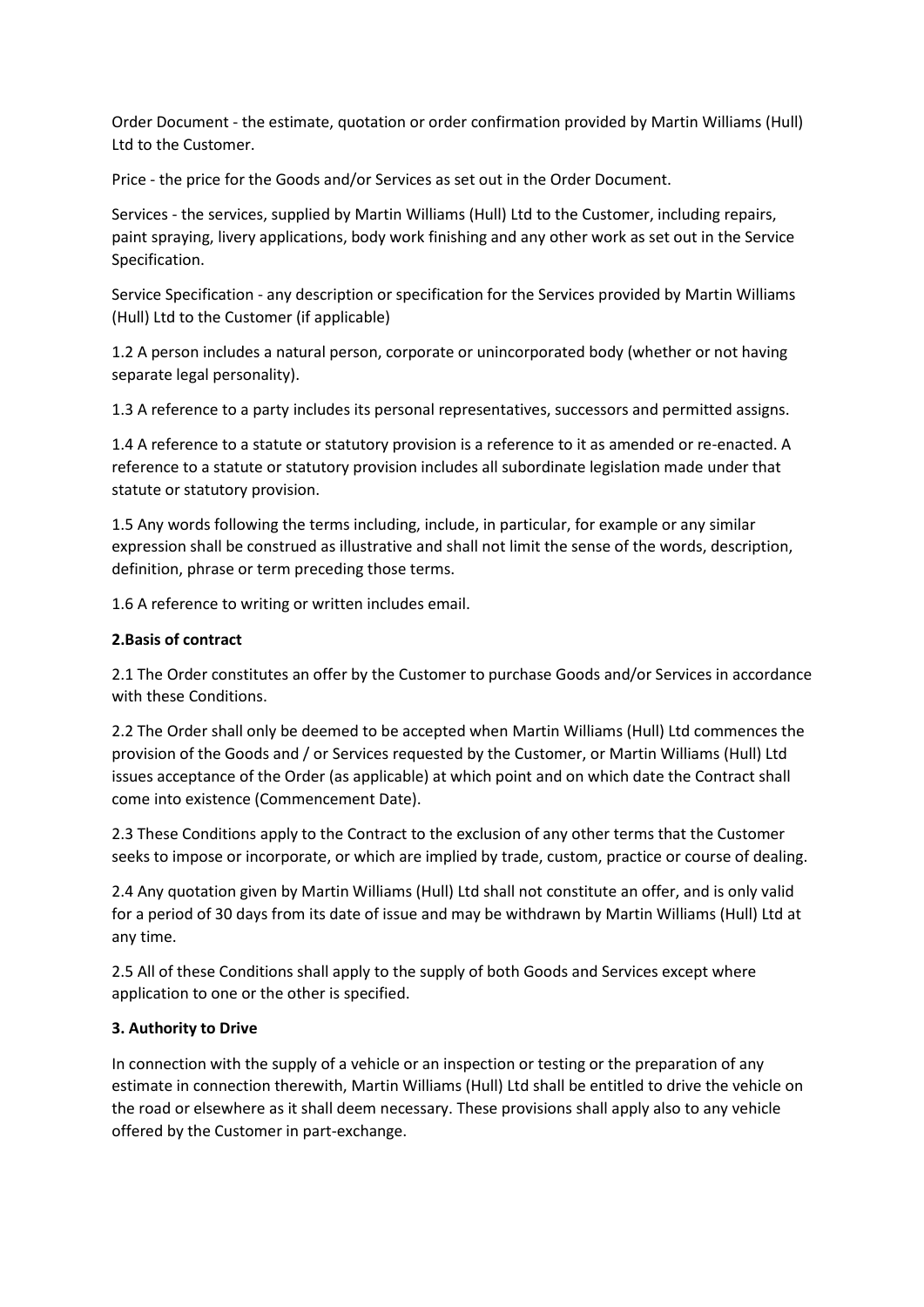## **4. Delivery of Goods**

4.1 In the event that the Order Document states that the Goods are to be delivered, the following terms shall apply.

4.2 Martin Williams (Hull) Ltd shall deliver the Goods to the Delivery Location at any time after Martin Williams (Hull) Ltd notifies the Customer that the Goods are ready and delivery of the Goods shall be completed on the completion of unloading of the Goods at the Delivery Location.

4.3 Any dates quoted for delivery of the Goods are approximate only, and the time of delivery is not of the essence. Martin Williams (Hull) Ltd shall not be liable for any delay in delivery of the Goods that is caused by a Force Majeure Event, delays by the manufacturer, or the Customer's failure to provide Martin Williams (Hull) Ltd with adequate delivery instructions or any other instructions that are relevant to the supply of the Goods.

4.4 If Martin Williams (Hull) Ltd fails to deliver the Goods, its liability shall be limited to the costs and expenses incurred by the Customer in obtaining replacement goods of similar description and quality in the cheapest market available, less the price of the Goods. Martin Williams (Hull) Ltd shall have no liability for any failure to deliver the Goods to the extent that such failure is caused by a Force Majeure Event, delays by the manufacturer, or the Customer's failure to provide Martin Williams (Hull) Ltd with adequate delivery instructions for the Goods or any relevant instruction related to the supply of the Goods.

4.5 If the Customer fails to accept delivery of the Goods within three Business Days of Martin Williams (Hull) Ltd notifying the Customer that the Goods are ready, then except where such failure or delay is caused by a Force Majeure Event or by the failure of Martin Williams (Hull) Ltd to comply with its obligations under the Contract in respect of the Goods:

4.5.1 delivery of the Goods shall be deemed to have been completed at 9.00 am on the third Business Day following the day on which Martin Williams (Hull) Ltd notified the Customer that the Goods were ready; and

4.5.2 Martin Williams (Hull) Ltd shall store the Goods until delivery takes place, and charge the Customer for all related costs and expenses (including insurance).

4.6 If ten Business Days after the day on which Martin Williams (Hull) Ltd notified the Customer that the Goods were ready for delivery the Customer has not accepted delivery of them, Martin Williams (Hull) Ltd may resell or otherwise dispose of part or all of the Goods and account to the Customer for any excess over the price of the Goods or charge the Customer for any shortfall below the price of the Goods.

### **5. Title and risk**

5.1 The risk in the Goods shall pass to the Customer on completion of delivery.

5.2 Title to the Goods shall not pass to the Customer until the earlier of:

5.2.1 Martin Williams (Hull) Ltd receives payment in full (in cash or cleared funds) for the Goods and any other goods that Martin Williams (Hull) Ltd has supplied to the Customer in respect of which payment has become due, in which case title to the Goods shall pass at the time of payment of all such sums; and

5.2.2 The Customer resells the Goods, in which case title to the Goods shall pass to the Customer at the time specified in clause 8.5.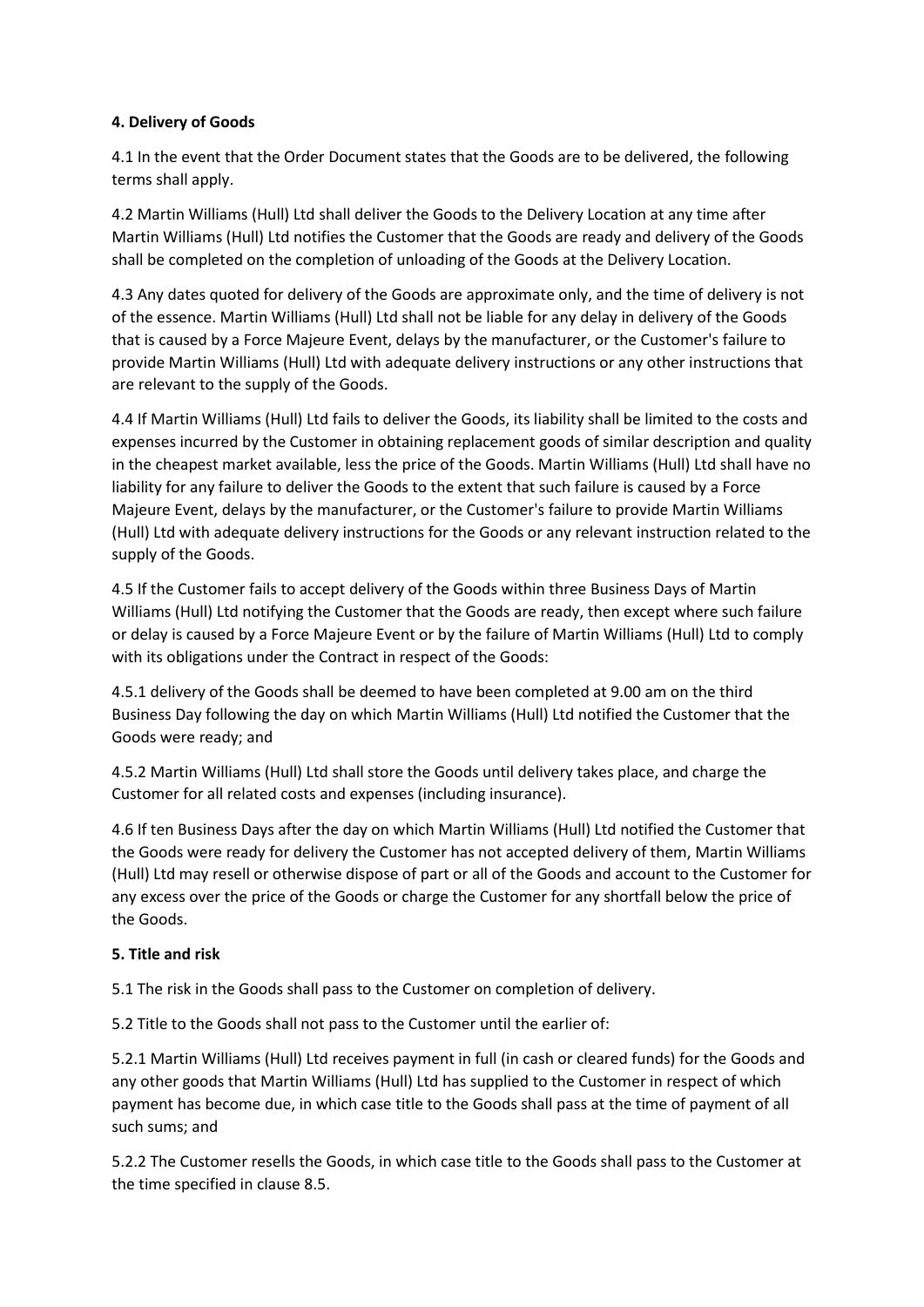5.3 Until title to the Goods has passed to the Customer, the Customer shall: -

5.3.1 Store the Goods separately from all other goods held by the Customer so that they remain readily identifiable as the property of Martin Williams (Hull) Ltd;

5.3.2 Not remove, deface or obscure any identifying mark or packaging on or relating to the Goods;

5.3.3 Maintain the Goods in satisfactory condition and keep them insured against all risks for their full price on behalf of Martin Williams (Hull) Ltd from the date of delivery;

5.3.4 notify Martin Williams (Hull) Ltd immediately if it becomes subject to any of the events listed in clause 13.1.1 to clause 13.1.4; and

5.3.5 Give Martin Williams (Hull) Ltd such information relating to the Goods as Martin Williams (Hull) Ltd may require from time to time.

5.4 Subject to clause 8.5, the Customer may resell or use the Goods in the ordinary course of its business (but not otherwise) before Martin Williams (Hull) Ltd receives payment for the Goods. However, if the Customer resells the Goods before that time:

5.4.1 It does so as principal and not as the agent of Martin Williams (Hull) Ltd;

5.4.2 Title to the Goods shall pass from Martin Williams (Hull) Ltd to the Customer immediately before the time at which resale by the Customer occurs.

5.5 If before title to the Goods passes to the Customer the Customer becomes subject to any of the events listed in clause 13.1.1 to clause 13.1.4, then, without limiting any other right or remedy Martin Williams (Hull) Ltd may have:

5.5.1 The Customer's right to resell Goods or use them in the ordinary course of its business ceases immediately; and

5.5.2 Martin Williams (Hull) Ltd may at any time:

5.5.2.1 Require the Customer to deliver up all Goods in its possession which have not been resold, or irrevocably incorporated into another product; and

5.5.2.2 If the Customer fails to do so promptly, enter any premises of the Customer or of any third party where the Goods are stored in order to recover them.

### **6. Supply of Services**

6.1 Martin Williams (Hull) Ltd shall supply the Services to the Customer in accordance with the Service Specification in all material respects.

6.2 Martin Williams (Hull) Ltd reserves the right to amend the Service Specification if necessary to comply with any applicable law or regulatory requirement, or if the amendment will not materially affect the nature or quality of the Services, and Martin Williams (Hull) Ltd shall notify the Customer in any such event.

### **7. Customer's obligations**

7.1 The Customer shall:

7.1.1 ensure that the terms of the Order and Order Document and any information set out in the Goods and / or Service Specification are complete and accurate (if applicable);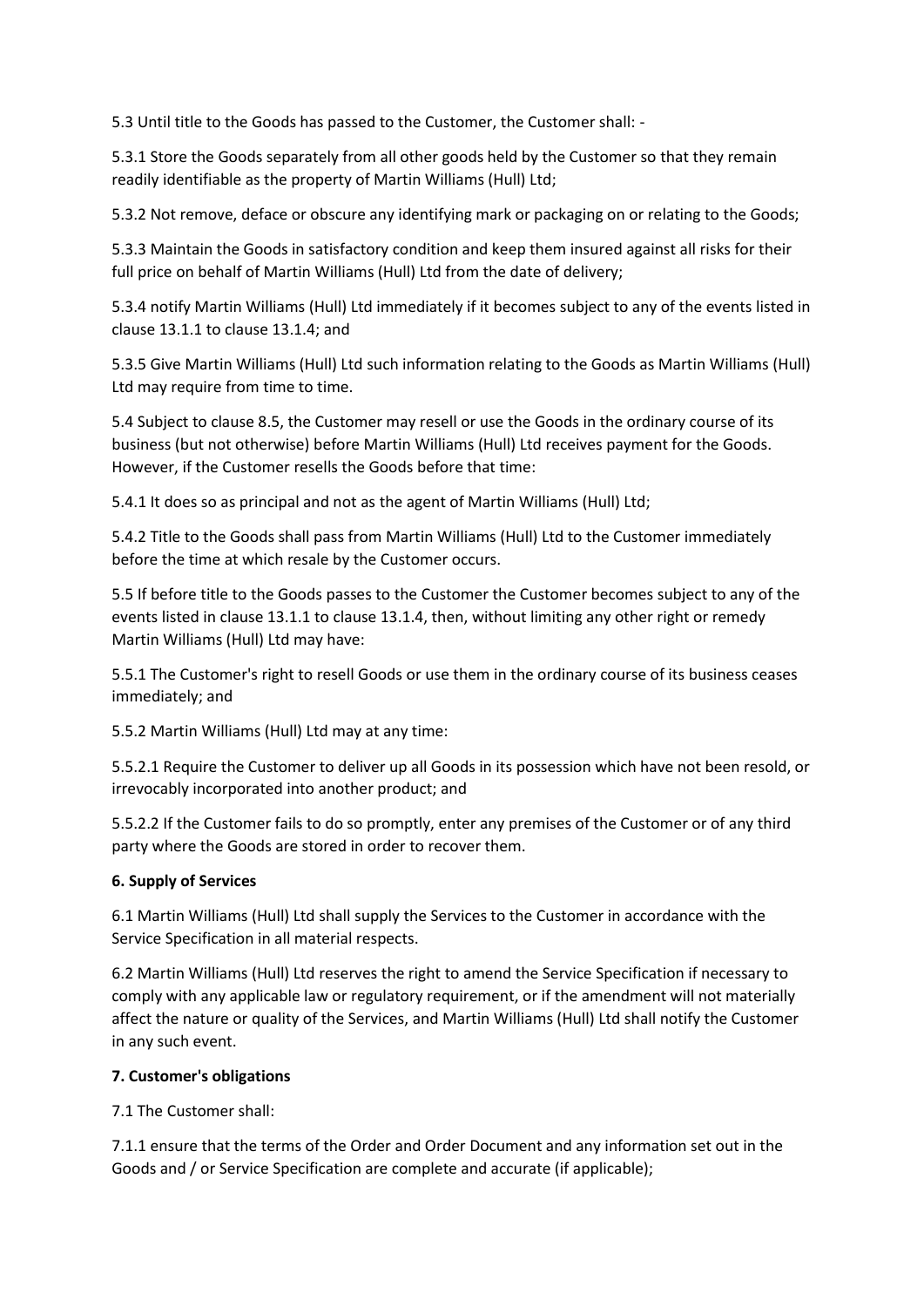7.1.2 Co-operate with Martin Williams (Hull) Ltd in all matters relating to the Goods and/or Services;

7.1.3 Provide Martin Williams (Hull) Ltd with such information and materials as Martin Williams (Hull) Ltd may reasonably require in order to supply the Goods and/or Services, and ensure that such information is complete and accurate in all material respects;

7.1.4 Obtain and maintain all necessary licences, permissions and consents which may be required for the Goods and/or Services before the date on which the Services are to start;

7.1.5 Comply with all applicable laws, including health and safety laws;

7.1.6 Ensure that any relevant statutory provisions are complied with, prior to the Customer using any Goods; and

7.1.7 Comply with any additional obligations as set out in the Service Specification and the Order Document.

7.2 If the performance of Martin Williams (Hull) Ltd in respect of any of its obligations under the Contract is prevented or delayed by any act or omission by the Customer or failure by the Customer to perform any relevant obligation (Customer Default):

7.2.1 without limiting or affecting any other right or remedy available to it, Martin Williams (Hull) Ltd shall have the right to suspend performance of the Services until the Customer remedies the Customer Default, and to rely on the Customer Default to relieve it from the performance of any of its obligations in each case to the extent the Customer Default prevents or delays the performance of Martin Williams (Hull) Ltd in respect of any of its obligations;

7.2.2 Martin Williams (Hull) Ltd shall not be liable for any costs or losses sustained or incurred by the Customer arising directly or indirectly from the failure or delay of Martin Williams (Hull) Ltd to perform any of its obligations as set out in this clause 7.2; and

7.2.3 The Customer shall reimburse Martin Williams (Hull) Ltd on written demand for any costs or losses sustained or incurred by Martin Williams (Hull) Ltd arising directly or indirectly from the Customer Default.

# **8. Charges and payment**

8.1 The price for Goods:

8.1.1 Shall be the price set out in the Order Document; and

8.1.2 Shall be exclusive of any accessories, vehicle excise licence, painting, tipping gear, bodies, associated equipment, delivery or VAT. VAT shall be payable by the Customer at the rate prevailing at the date of the relevant invoice.

8.2 The charges for Services shall be calculated on a time and materials basis as agreed:

8.2.1 The charges shall be calculated in accordance with the hourly fee rates of Martin Williams (Hull) Ltd (such rates to be reviewed and increased annually), as set out in the Order Document;

8.2.2 Martin Williams (Hull) Ltd shall be entitled to charge the Customer for any expenses reasonably incurred by the individuals whom Martin Williams (Hull) Ltd engages in connection with the Services including travelling expenses, hotel costs, subsistence and any associated expenses, and for the cost of services provided by third parties and required by Martin Williams (Hull) Ltd for the performance of the Services, and for the cost of any materials.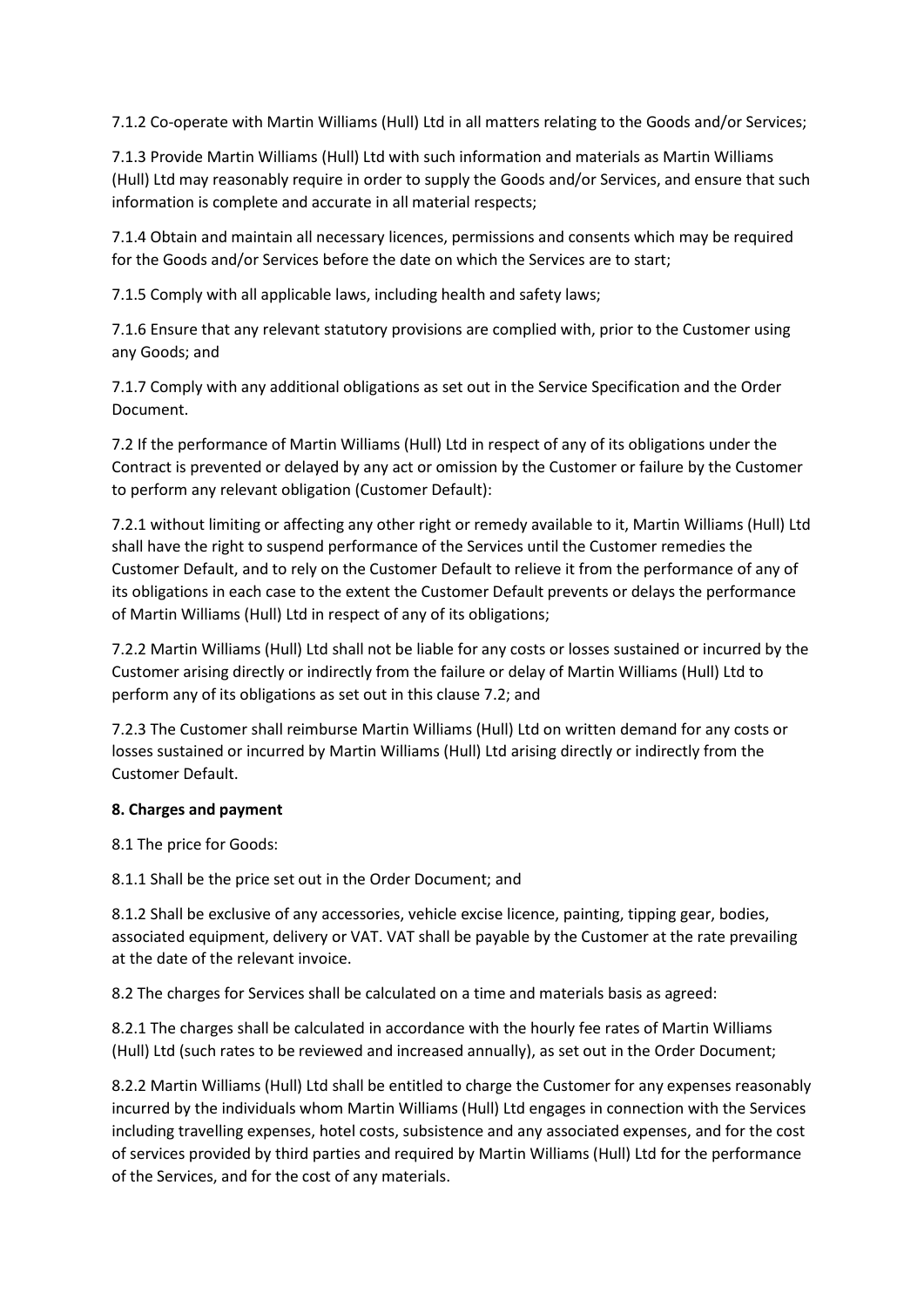8.3 Martin Williams (Hull) Ltd reserves the right to: -

8.3.1 Increase the price of the Goods, by giving notice to the Customer at any time before delivery, to reflect any increase in the cost of the Goods to Martin Williams (Hull) Ltd that is due to:

8.3.1.1 any factor beyond the control of Martin Williams (Hull) Ltd (including foreign exchange fluctuations, increases in taxes and duties, and increases in labour, materials and other manufacturing costs);

8.3.1.2 any request by the Customer to change the delivery date(s), quantities or types of Goods ordered, or the Goods Specification; or

8.3.1.3 any delay caused by any instructions of the Customer in respect of the Goods or failure of the Customer to give Martin Williams (Hull) Ltd adequate or accurate information or instructions in respect of the Goods.

8.4 Martin Williams (Hull) Ltd shall increase its prices for the provision of Goods and Services in line with commercial requirements and on an annual basis as a minimum.

8.5 In respect of Goods, Martin Williams (Hull) Ltd shall invoice the Customer on or at any time after confirmation of the Order In respect of Services, Martin Williams (Hull) Ltd shall invoice the Customer on completion of the Services or within a reasonable timeframe thereafter.

8.6 The Customer shall pay each invoice submitted by Martin Williams (Hull) Ltd: -

8.6.1 upon receipt of an invoice prior to delivery or collection of the vehicle or spare part, except in the case of approved credit customers for servicing or spare parts, in which case payment for such servicing or spare parts will be by the end of the month following the month of the invoice;

8.6.2 in full and in cleared funds to a bank account nominated in writing by Martin Williams (Hull) Ltd, and time for payment shall be of the essence of the Contract; and

8.6.3 in the case of approved credit customers, with respect to purchasing, servicing and spare parts under any breakdown scheme (as detailed in any documentation accompanying the Goods), Martin Williams (Hull) Ltd reserves the right to charge the Customer a handling charge equal to 10% of the invoice value, to a maximum of £50.00. Such sum shall be payable following receipt of invoice, in accordance with clause 8.5 above.

8.6.4 In the case of parts purchased, where it is later decided or realised that these are no longer required by the customer, Martin Williams (Hull) Ltd reserves the right to charge the Customer a handling charge equal to 20% of the value of the part being returned up to a maximum of £150.00. Such sum shall be deducted from any refund monies or credit notes due to the Customer.

8.7 Any queries in relation to invoices by Martin Williams (Hull) Ltd to the Customer must be raised in writing to the credit control team of Martin Williams (Hull) Ltd within 7 days of receipt of the invoice. Any queries raised outside of this time frame will not be considered and the invoice will be deemed to be accepted and payable.

8.8 If the Customer fails to make a payment due to Martin Williams (Hull) Ltd under the Contract by the due date, then, without limiting the remedies of Martin Williams (Hull) Ltd under clause 13.1 (Termination), the Customer shall pay interest on the overdue sum from the due date until payment of the overdue sum, whether before or after judgment. Interest under this clause 14.1.1 will accrue each day at 4% a year above the Bank of England's base rate from time to time, but at 4% a year for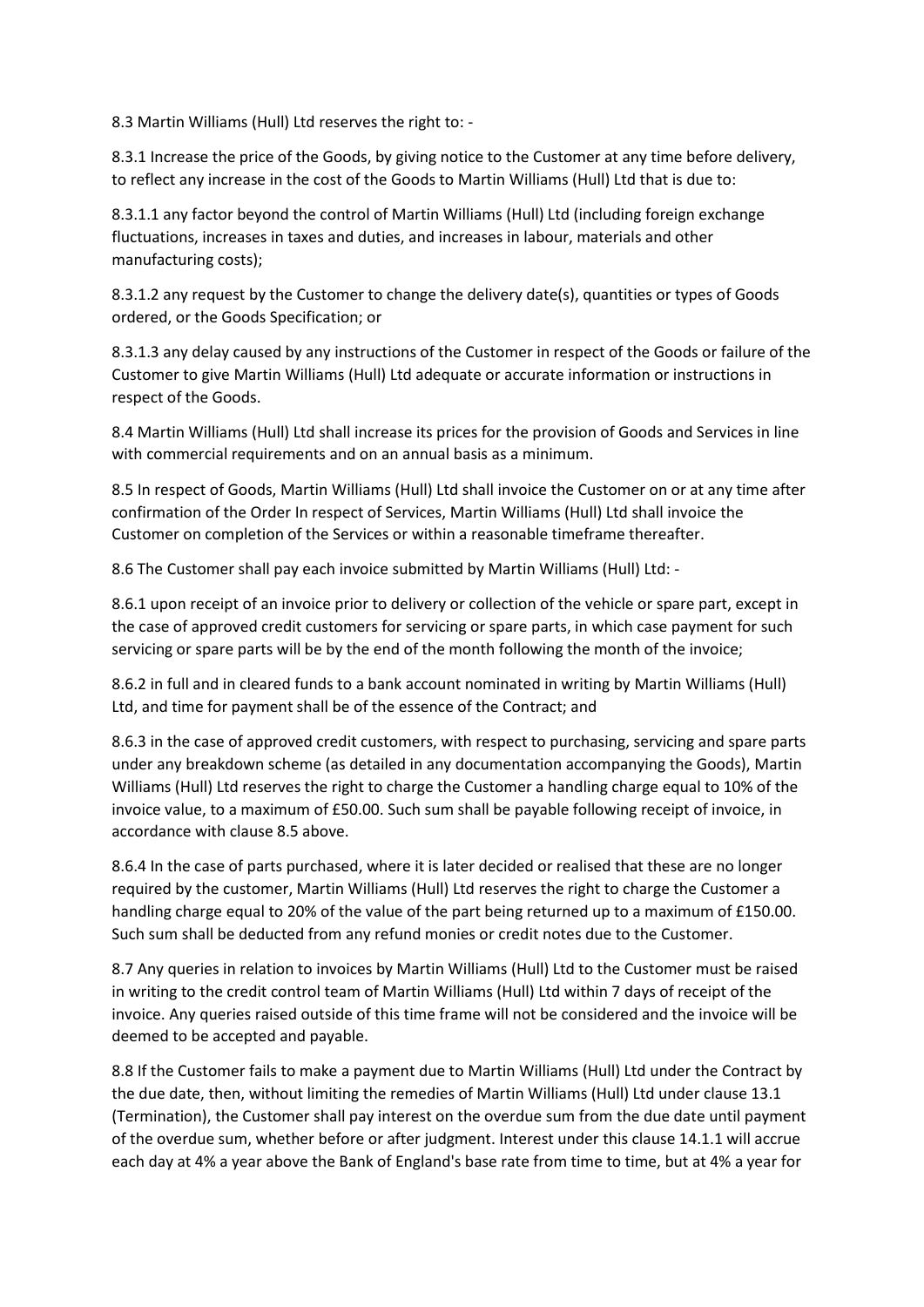any period when that base rate is below 0% and all other invoices of Martin Williams (Hull) Ltd shall become immediately due and payable.

8.9 Martin Williams (Hull) Ltd shall have the right to a lien over any goods of the Customer in the possession of Martin Williams (Hull) Ltd.

8.10 If payments received from the Customer are not stated to refer to a particular invoice, Martin Williams (Hull) Ltd may appropriate such payments to any outstanding invoice.

8.11 All amounts due under the Contract shall be paid in full without any set-off, counterclaim, deduction or withholding (other than any deduction or withholding of tax as required by law).

# **9. Intellectual property rights**

All Intellectual Property Rights in or arising out of or in connection with the Goods and/or Services shall be owned by Martin Williams (Hull) Ltd.

## **10. Confidentiality**

10.1 Each party undertakes that it shall not at any time during the Contract, and for a period of five years after termination of the Contract, disclose to any person any confidential information concerning the business, affairs, customers, clients or suppliers of the other party, except as permitted by clause 14.2.

10.2 Each party may disclose the other party's confidential information:

10.2.1 To its employees, officers, representatives, subcontractors or advisers who need to know such information for the purposes of carrying out the party's obligations under the Contract. Each party shall ensure that its employees, officers, representatives, subcontractors or advisers to whom it discloses the other party's confidential information comply with this Clause; and

10.2.2 As may be required by law, a court of competent jurisdiction or any governmental or regulatory authority.

10.3 Neither party shall use the other party's confidential information for any purpose other than to perform its obligations under the Contract.

### **11. Warranties**

11.1 Except where the Customer is acting as a Consumer, in so far as liability may be placed upon Martin Williams (Hull) Ltd by the Consumer Rights Act 2015 or any other statutory provision, no warranty is given or implied as to the quality of Goods or Services by Martin Williams (Hull) Ltd or their fitness for any particular purpose whether known to Martin Williams (Hull) Ltd or not.

11.2 Where the Goods provided are new Goods, these may be provided with a manufacturer warranty. No warranty is provided by Martin Williams (Hull) Ltd.

11.3 Where the Goods provided are used Goods, these are sold in their existing condition. These may be provided with a manufacturer warranty. No warranty is provided by Martin Williams (Hull) Ltd.

11.4 Where the Goods provided are parts only, whether as part of a service or repair or otherwise, these may be provided with a manufacturing warranty. No warranty is provided by Martin Williams (Hull) Ltd.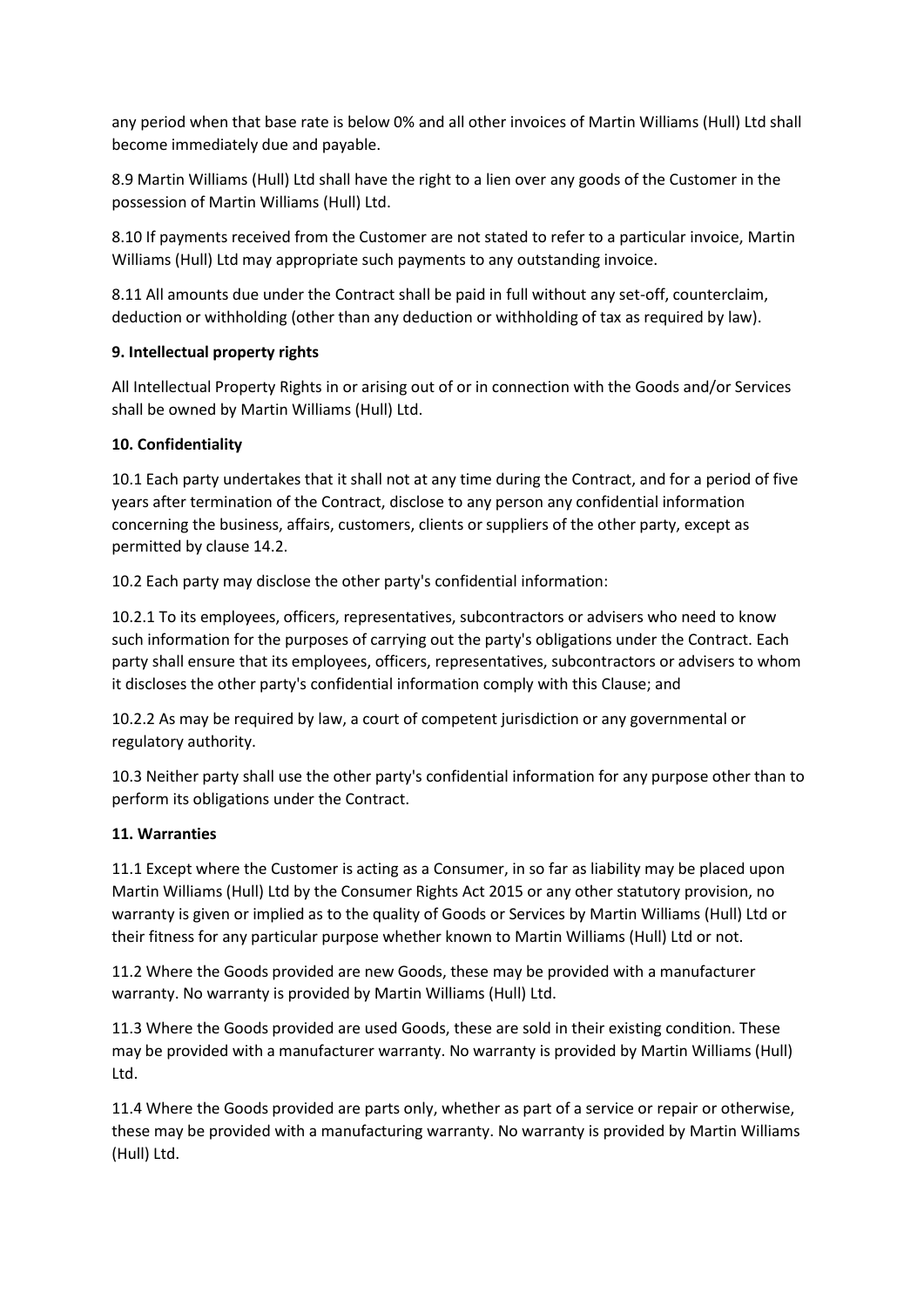11.5 Martin Williams (Hull) Ltd warrants that it shall supply the Services using reasonable care and skill.

11.6 Martin Williams (Hull) Ltd will, however, in its absolute discretion and without prejudice to its right hereunder, correct all faults in services carried out by Martin Williams (Hull) Ltd and occurring by reason of the default or negligence of Martin Williams (Hull) Ltd and shown to be such to the satisfaction of Martin Williams (Hull) Ltd. Alternatively, Martin Williams (Hull) Ltd may choose to refund any money paid by the Customer for any Services or Goods.

11.7 Subject to the remaining provisions of this clause set out below, Martin Williams (Hull) Ltd assigns to the Customer, the benefits of any applicable manufacturer's warranty for the Goods and parts fitted to a vehicle in the course of a repair or service.

11.8 The obligations of Martin Williams (Hull) Ltd under the Contract shall be mitigated or removed if any defect is caused or worsened by any of the following:

11.8.1 Failure to notify Martin Williams (Hull) Ltd of the defect;

11.8.2 Failure to afford Martin Williams (Hull) Ltd opportunity to rectify the problem;

11.8.3 Subjecting the Goods to misuse, negligence or accident or using the vehicle for racing, rallying or similar sports;

11.8.4 Installation of a part into the Goods not approved be either the manufacturer or Martin Williams (Hull) Ltd, or altering them in a way not approved by either the manufacturer or Martin Williams (Hull) Ltd;

11.8.5 failure to adhere to maintenance instructions regarding the care, treatment or upkeep of the Goods, or in failing to have servicing and preventative maintenance carried out as recommended by either the manufacturer or Martin Williams (Hull) Ltd.

### **12. Limitation of Liability**

12.1 Nothing in this Agreement limits any liability which cannot legally be limited, including liability for:

12.1.1 Death or personal injury caused by negligence;

12.1.2 Fraud or fraudulent misrepresentation; and

12.1.3 Breach of the terms implied by section 2 of the Supply of Goods and Services Act 1982 (title and quiet possession).

12.2 Subject to clause 12.1, the Supplier's total liability to the Customer shall not exceed the Price. The Supplier's total liability includes liability in contract, tort (including negligence), breach of statutory duty, or otherwise, arising under or in connection with this Agreement.

12.3 The following types of loss are wholly excluded:

12.3.1 Loss of profits;

12.3.2 Loss of sales or business;

12.3.3 Loss of agreements or contracts;

12.3.4 Loss of anticipated savings;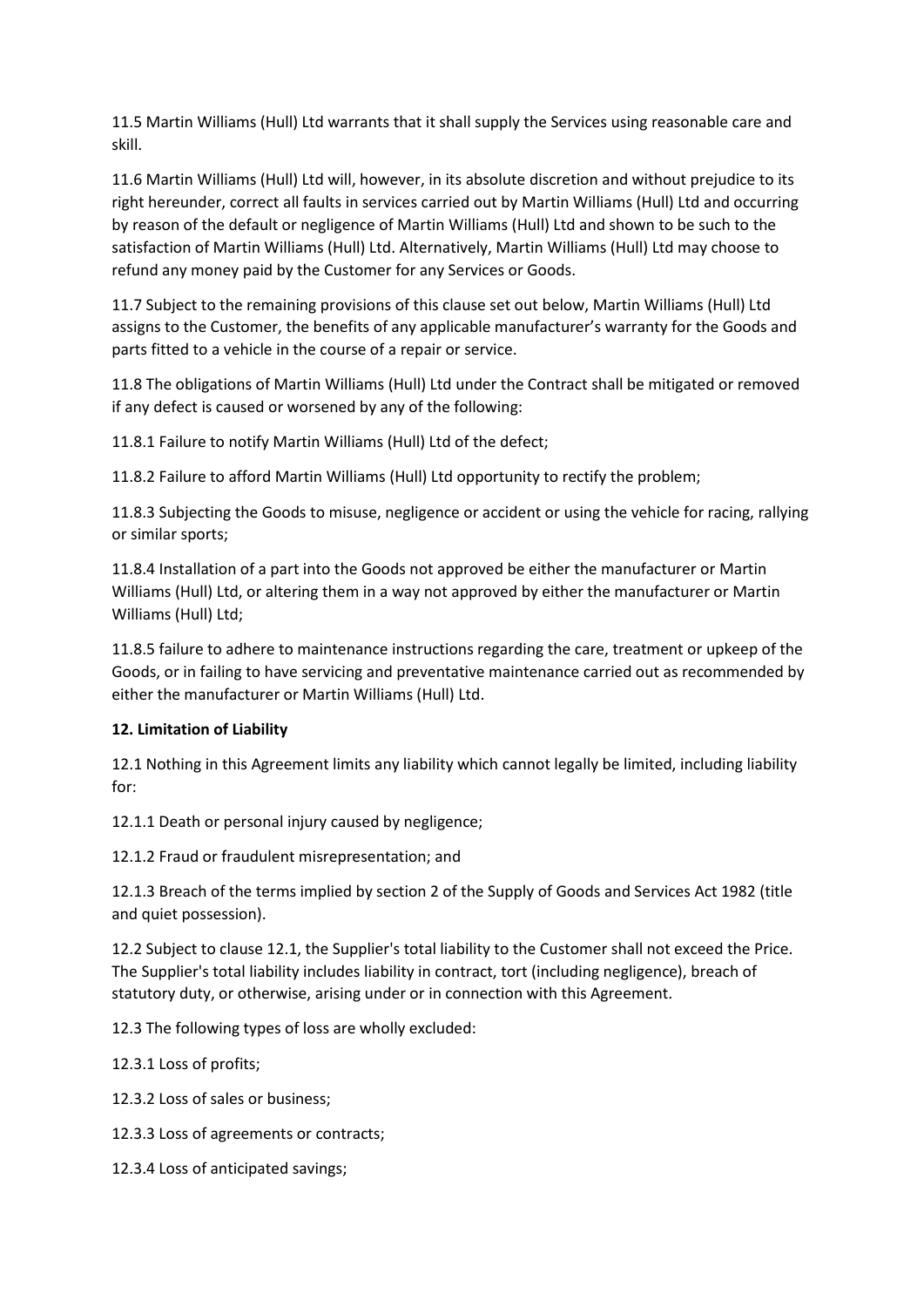12.3.5 Loss of use or corruption of software, data or information;

12.3.6 Loss of or damage to goodwill; or

12.3.7 Indirect or consequential loss.

12.4 Martin Williams (Hull) Ltd shall have no liability to the Customer for any defect arising from:

12.4.1 Equipment, or components manufactured or supplied to Martin Williams (Hull) Ltd by a third party; or

12.4.2 Equipment or components not fitted by Martin Williams (Hull) Ltd.

12.5 Martin Williams (Hull) Ltd has given commitments as to compliance of the Services with relevant specifications. In view of these commitments, the terms implied by sections 3, 4 and 5 of the Supply of Goods and Services Act 1982 are, to the fullest extent permitted by law, excluded from this Agreement.

12.6 Unless the Customer notifies Martin Williams (Hull) Ltd that it intends to make a claim in respect of an event within the notice period, Martin Williams (Hull) Ltd shall have no liability for that event. The notice period for an event shall start on the day on which the Customer became, or ought reasonably to have become, aware of the event having occurred and shall expire 3 months from that date. The notice must be in writing and must identify the event and the grounds for the claim in reasonable detail.

## **13. Termination**

13.1 Without affecting any other right or remedy available to it, either party may terminate the Contract with immediate effect by giving written notice to the other party if:

13.1.1 The other party commits a material breach of its obligations under the Contract and (if such breach is remediable) fails to remedy that breach within 14 days after receipt of notice in writing to do so;

13.1.2 the other party takes any step or action in connection with its entering administration, provisional liquidation or any composition or arrangement with its creditors (other than in relation to a solvent restructuring), being wound up (whether voluntarily or by order of the court, unless for the purpose of a solvent restructuring), having a receiver appointed to any of its assets or ceasing to carry on business or, if the step or action is taken in another jurisdiction, in connection with any analogous procedure in the relevant jurisdiction;

13.1.3 The other party suspends, or threatens to suspend, or ceases or threatens to cease to carry on all or a substantial part of its business; or

13.1.4 The other party's financial position deteriorates to such an extent that in the terminating party's opinion the other party's capability to adequately fulfil its obligations under the Contract has been placed in jeopardy.

13.2 Without affecting any other right or remedy available to it, Martin Williams (Hull) Ltd may terminate the Contract with immediate effect by giving written notice to the Customer if:

13.2.1 The Customer fails to pay any amount due under the Contract on the due date for payment; or

13.2.2 There is a change of control of the Customer.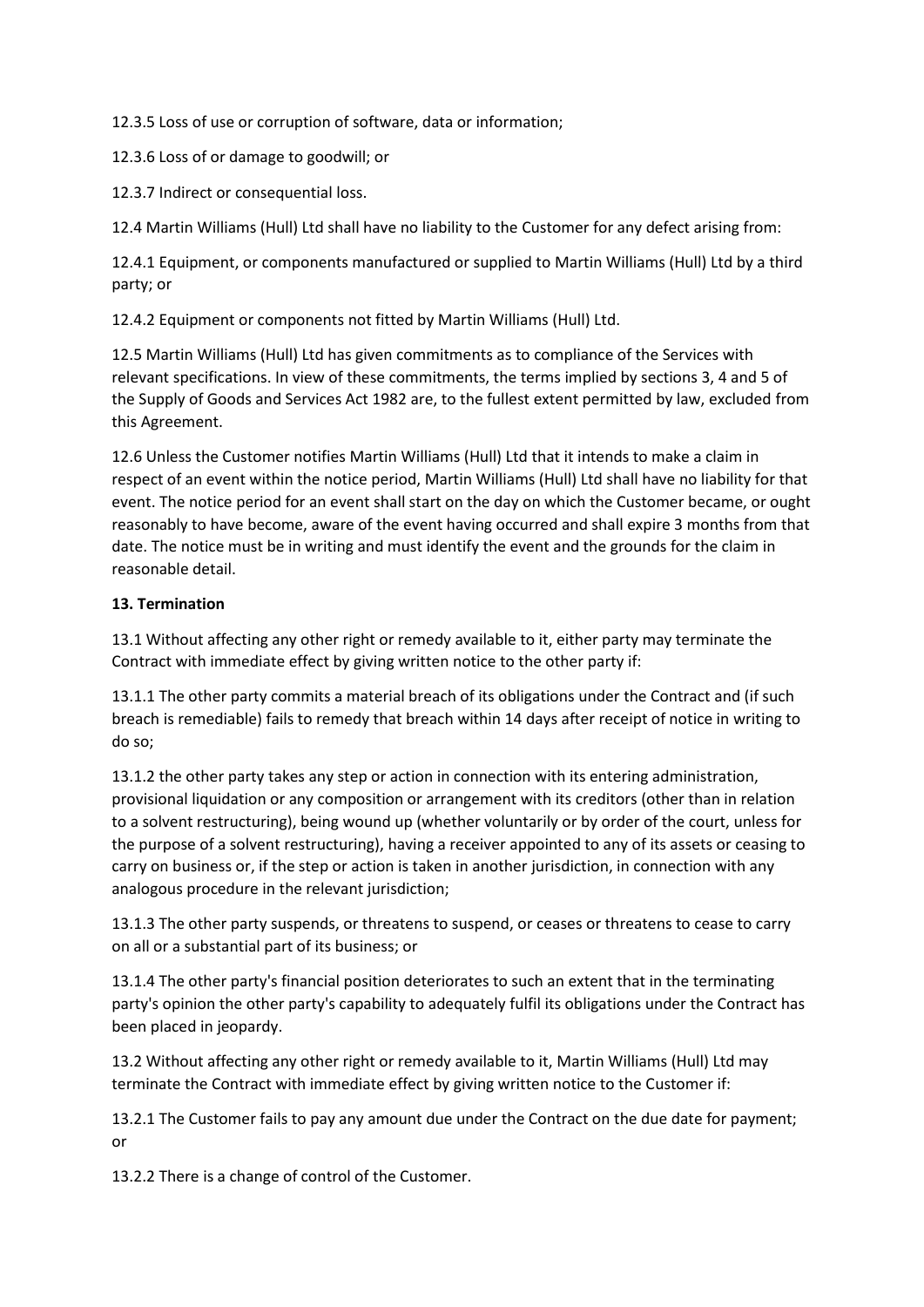13.3 Without affecting any other right or remedy available to it, Martin Williams (Hull) Ltd may suspend the supply of Services or all further deliveries of Goods under the Contract or any other contract between the Customer and Martin Williams (Hull) Ltd if the Customer fails to pay any amount due under the Contract on the due date for payment, the Customer becomes subject to any of the events listed in clause 13.1.1 to clause 13.1.4, or Martin Williams (Hull) Ltd reasonably believes that the Customer is about to become subject to any of them.

# **14. Consequences of termination**

14.1 On termination of the Contract:

14.1.1 the Customer shall immediately pay to Martin Williams (Hull) Ltd all of the outstanding unpaid invoices and interest of Martin Williams (Hull) Ltd and, in respect of Services and Goods supplied but for which no invoice has been submitted, Martin Williams (Hull) Ltd shall submit an invoice, which shall be payable by the Customer immediately on receipt;

14.1.2 The Customer shall return all of the Materials of Martin Williams (Hull) Ltd and any Goods which have not been fully paid for. If the Customer fails to do so, then Martin Williams (Hull) Ltd may enter the Customer's premises and take possession of them. Until they have been returned, the Customer shall be solely responsible for their safe keeping and will not use them for any purpose not connected with this Contract.

14.2 Termination or expiry of the Contract shall not affect any rights, remedies, obligations and liabilities of the parties that have accrued up to the date of termination or expiry, including the right to claim damages in respect of any breach of the Contract which existed at or before the date of termination or expiry.

14.3 Any provision of the Contract that expressly or by implication is intended to have effect after termination or expiry shall continue in full force and effect.

# **15. Force majeure**

Neither party shall be in breach of the Contract nor liable for delay in performing or failure to perform, any of its obligations under the Contract if such delay or failure result from events, circumstances or causes beyond its reasonable control (a Force Majeure Event).

# **16. General**

16.1 Data Protection. Each party shall comply with its obligations under Data Protection Legislation.

16.2 Assignment and other dealings

16.2.1 Martin Williams (Hull) Ltd may at any time assign, mortgage, charge, subcontract, delegate, declare a trust over or deal in any other manner with any or all of its rights and obligations under the Contract.

16.2.2 The Customer shall not assign, transfer, mortgage, charge, subcontract, delegate, declare a trust over or deal in any other manner with any of its rights and obligations under the Contract without the prior written consent of Martin Williams (Hull) Ltd.

# 16.3 Notices.

16.3.1 Any notice given to a party under or in connection with the Contract shall be in writing and shall be: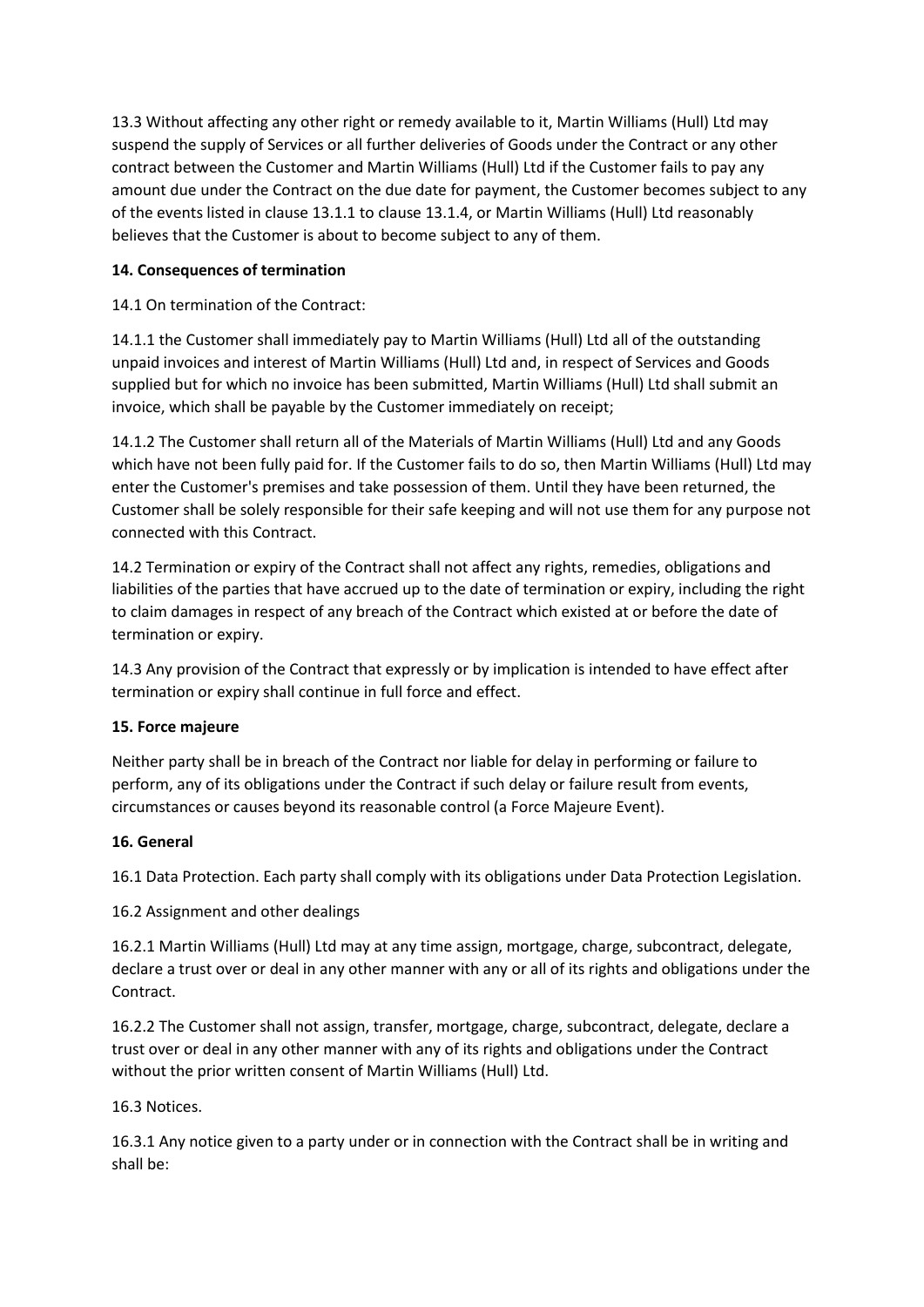16.3.1.1 Delivered by hand or by pre-paid first-class post or other next working day delivery service at its registered office (if a company) or its principal place of business (in any other case).

16.3.2 Any notice shall be deemed to have been received:

16.3.2.1 If delivered by hand, on signature of a delivery receipt or at the time the notice is left at the proper address;

16.3.2.2 if sent by pre-paid first-class post or other next working day delivery service, at 9.00 am on the second Business Day after posting;

16.3.3 This clause 16.3 does not apply to the service of any proceedings or other documents in any legal action or, where applicable, any arbitration or other method of dispute resolution.

16.4 Severance. If any provision or part-provision of the Contract is or becomes invalid, illegal or unenforceable, it shall be deemed modified to the minimum extent necessary to make it valid, legal and enforceable. If such modification is not possible, the relevant provision or part-provision shall be deemed deleted. Any modification to or deletion of a provision or part-provision under this clause 20.4 shall not affect the validity and enforceability of the rest of the Contract.

16.5 Waiver. A waiver of any right or remedy under the Contract or by law is only effective if given in writing and shall not be deemed a waiver of any subsequent right or remedy. A failure or delay by a party to exercise any right or remedy provided under the Contract or by law shall not constitute a waiver of that or any other right or remedy, nor shall it prevent or restrict any further exercise of that or any other right or remedy. No single or partial exercise of any right or remedy provided under the Contract or by law shall prevent or restrict the further exercise of that or any other right or remedy.

16.6 No partnership or agency. Nothing in the Contract is intended to, or shall be deemed to, establish any partnership or joint venture between the parties, constitute either party the agent of the other, or authorise either party to make or enter into any commitments for or on behalf of the other party.

### 16.7 Entire agreement.

16.7.1 The Contract constitutes the entire agreement between the parties and supersedes and extinguishes all previous agreements, promises, assurances, warranties, representations and understandings between them, whether written or oral, relating to its subject matter.

16.7.2 Each party acknowledges that in entering into the Contract it does not rely on, and shall have no remedies in respect of any statement, representation, assurance or warranty (whether made innocently or negligently) that is not set out in the Contract. Each party agrees that it shall have no claim for innocent or negligent misrepresentation or negligent misrepresentation based on any statement in the Contract.

16.7.3 Nothing in this clause shall limit or exclude any liability for fraud.

16.8 Third parties rights. Unless it expressly states otherwise, the Contract does not give rise to any rights under the Contracts (Rights of Third Parties) Act 1999 to enforce any term of the Contract.

16.9 Variation. Except as set out in these Conditions, no variation of the Contract shall be effective unless it is agreed in writing and signed by the parties (or their authorised representatives).